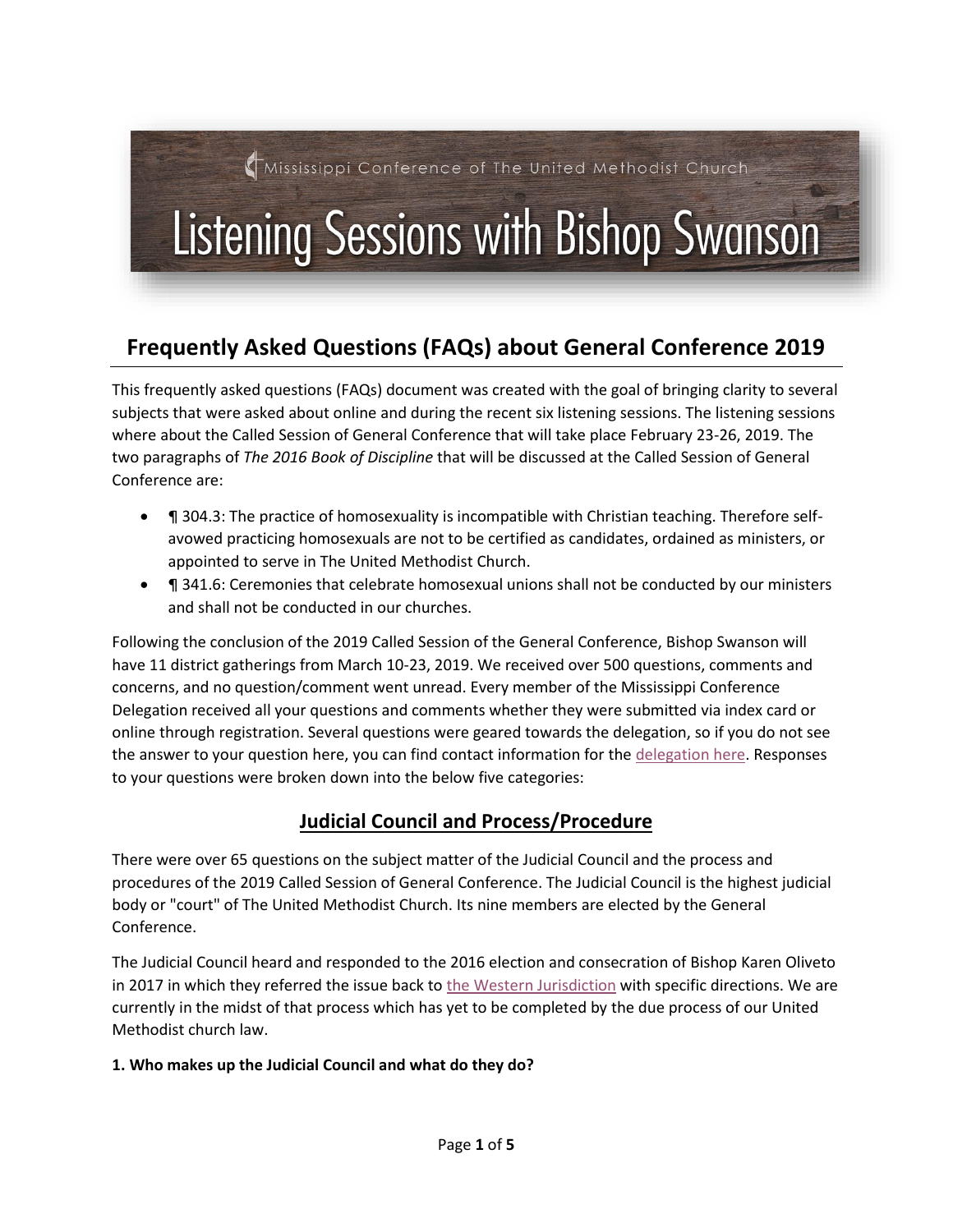The Judicial Council determines the constitutionality of acts or proposed acts of the General, jurisdictional, central and annual conferences. It acts on these either on appeal of lower rulings or through requests for declaratory decisions. It also rules on whether acts of other official bodies of the denomination conform to *[The Book of Discipline](https://www.cokesbury.com/forms/DynamicContent.aspx?id=87&pageid=920#9568)*. This is done in accordance with procedures established in *[The Book of Discipline](https://www.cokesbury.com/forms/DynamicContent.aspx?id=87&pageid=920#9568)*. To view the members of the Judicial Council, view their dockets and learn more [click here.](http://www.umc.org/who-we-are/judicial-council)

**2. Where can I find the Constitution of The United Methodist Church?** The Constitution can be found in *[The 2016 Book of Discipline](https://www.cokesbury.com/forms/DynamicContent.aspx?id=87&pageid=920#9568)* beginning on page 25 and concluding on page 44. The Constitution establishes the basic outline for the organization of the denomination as well as establishing the office and role of the bishop. The Constitution establishes the Judicial Council as the body to rule on matters of church law as passed by the General Conference.

#### **3. What's the status of the petition to maintain the current language in** *The Book of Discipline* **on homosexuality that was submitted to the 2018 Session of the Mississippi Annual Conference?**

At 2018 Session of the Mississippi Annual Conference, the majority of the members voted to refer the petition to the delegation for their prayerful consideration. Since the delegation is going to the 2019 Called Session of General Conference and they represent the Mississippi Conference, the petition was viewed as expressed concern from some of the people the delegation is being sent to represent.

#### **4. Can the results from the Called Session of General Conference in 2019 be changed by the 2020 General Conference?** Yes. A future General Conference could change anything done in the 2019 General Conference by a simple majority—50 percent of the delegates plus one, unless the change is a constitutional amendment. Whether it is to change something or change it back, the constitutional amendment process—once it begins—will take approximately three years to finish and would require a two-thirds majority from the General Conference delegates as well as a combined two-thirds majority from all the clergy and lay members of all U.S. annual conferences and central conferences.

#### **5. What if no petition gains a majority and how many votes are needed to adopt a petition?**

If no one gets a majority—if nothing passes—we then continue under the *2016 Book of Discipline* with the current language intact.

A piece of legislation that is not requesting a change to the constitution only requires a simple majority—50 percent of the delegates plus one. In order to adopt a constitutional amendment, there must be a two-thirds majority from the General Conference delegates as well as a combined two thirds majority from all the clergy and lay members of all U.S. annual conferences and central conferences.

# **Plans to be presented at the 2019 Called Session of General Conference**

There were almost 50 questions submitted related to the plans to be discussed during the 2019 General Conference. The Commission on a Way Forward has submitted 48 petitions. Seventy-nine additional petitions were submitted, of which 18 have been found to be invalid due to errors in formatting or failure to meet other requirements. The 61 remaining petitions are still being reviewed to determine validity in formatting. These determinations will all be reviewed by the Committee on Reference, in accordance with the Plan of Organization and Rules of Order of the General Conference.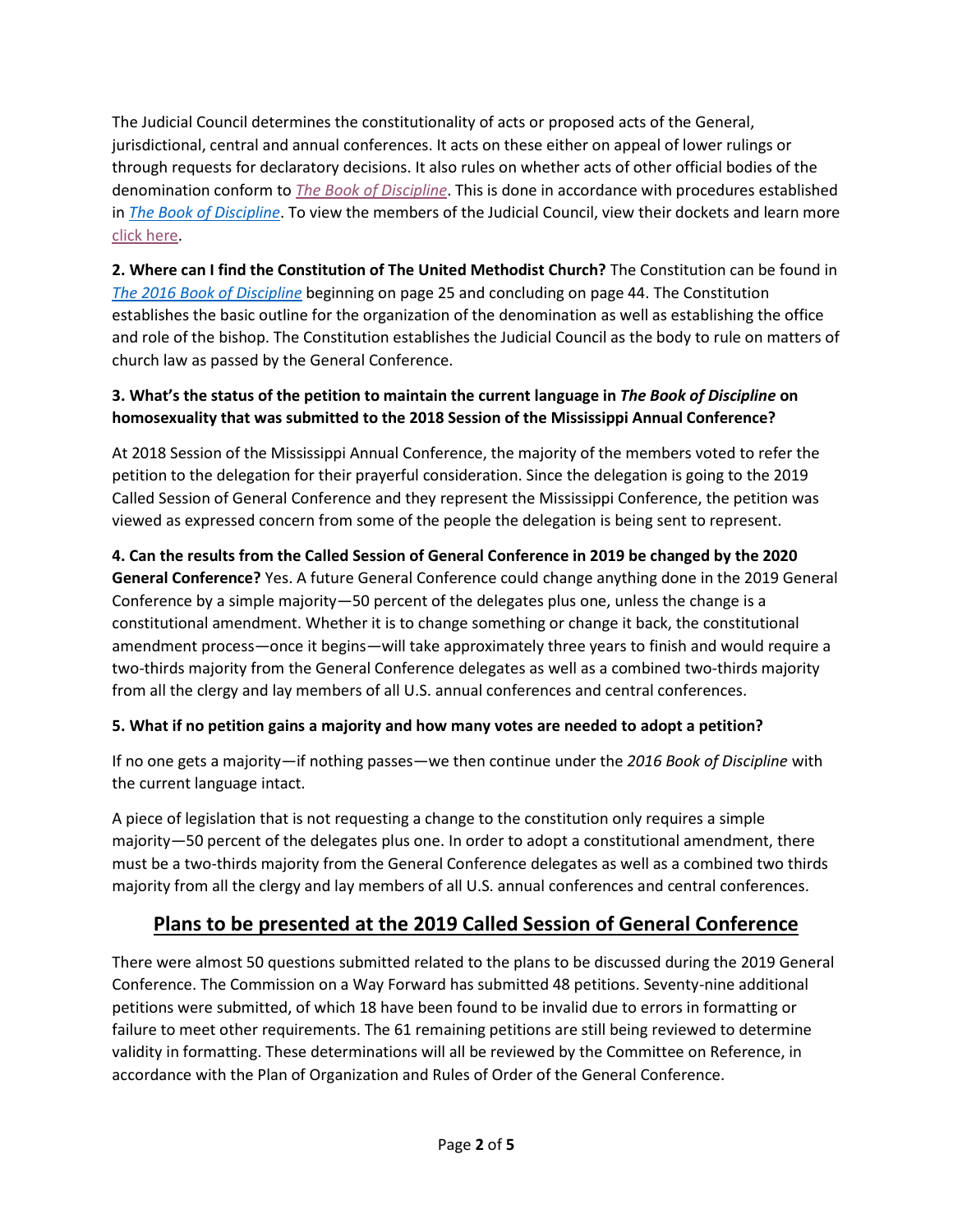#### **1. What are the three plans the Commission on a Way Forward recommended to the Council of Bishops?**

The three plans discussed in the final report from the Commission on a Way Forward are the One Church Plan, the Connectional Conference Plan and the Traditionalist Plan. A video describing in detail these three plans is being prepared and will be available in the near future.

#### **2. What do the three plans entail and who makes up the Commission on A Way Forward? How were they selected?**

You can read the history of the Commission on a Way Forward, [the members and moderators of the](http://www.umc.org/who-we-are/commission-on-a-way-forward-members)  [commission,](http://www.umc.org/who-we-are/commission-on-a-way-forward-members) the missional and theological framework and the details of each plan [here](http://s3.amazonaws.com/Website_Properties/council-of-bishops/news_and_statements/documents/Way_Forward_Report_-_Final_-_ENGLISH.pdf) in their official report.

# **Property, Pensions, Mission Shares and Clergy Benefits**

We received over 30 questions pertaining to property, pensions, mission shares and clergy benefits that basically had the same four concerns expressed in the questions listed below:

#### **1. What happens to church property if a church leaves the conference/The United Methodist Church?**

Currently, Paragraph 2503 of *The 2016 Book of Discipline* explains that the real and personal property of a local United Methodist church is held in trust for United Methodism by the trust clause. The only exception is when property given to a congregation has a reverter clause, that allows the real property to revert to the original donor.

Under *The 2016 Book of Discipline*, only individual members may leave The United Methodist Church. When a large number of members declare a desire to leave The United Methodist Church, the superintendent follows a review of the demographics of the area and the wishes of those wanting to remain United Methodist as explained in paragraph 213 of *The 2016 Book of Discipline*. The buildings and locations committee make a determination of the best use or closure of the United Methodist church. Upon a recommendation of a superintendent to the cabinet, a decision is made based on the facts to either continue the church in its present location or close the United Methodist church. In the event closure occurs, the real and personal property becomes assets solely under the control of the conference trustees. The trustees review the value of the real and personal property, any endowments that have been given to the closed church and the related liabilities of the church.

Once the best disposition method of the assets is determined, the trustees move forward on the plan. Every location and every set of assets and liabilities are different. The trustees are charged by *The 2016 Book of Discipline* to make a prudent decision over property for the benefit of the Mississippi Conference and United Methodism.

#### **2. What do the three plans recommended by the Commission on a Way Forward say about a "gracious exit?"**

Only the traditional plan provides a method of gracious exit. We have not seen any other legislation that provides this option. The 2019 Called Session of General Conference will decide what will be followed as to real and personal property.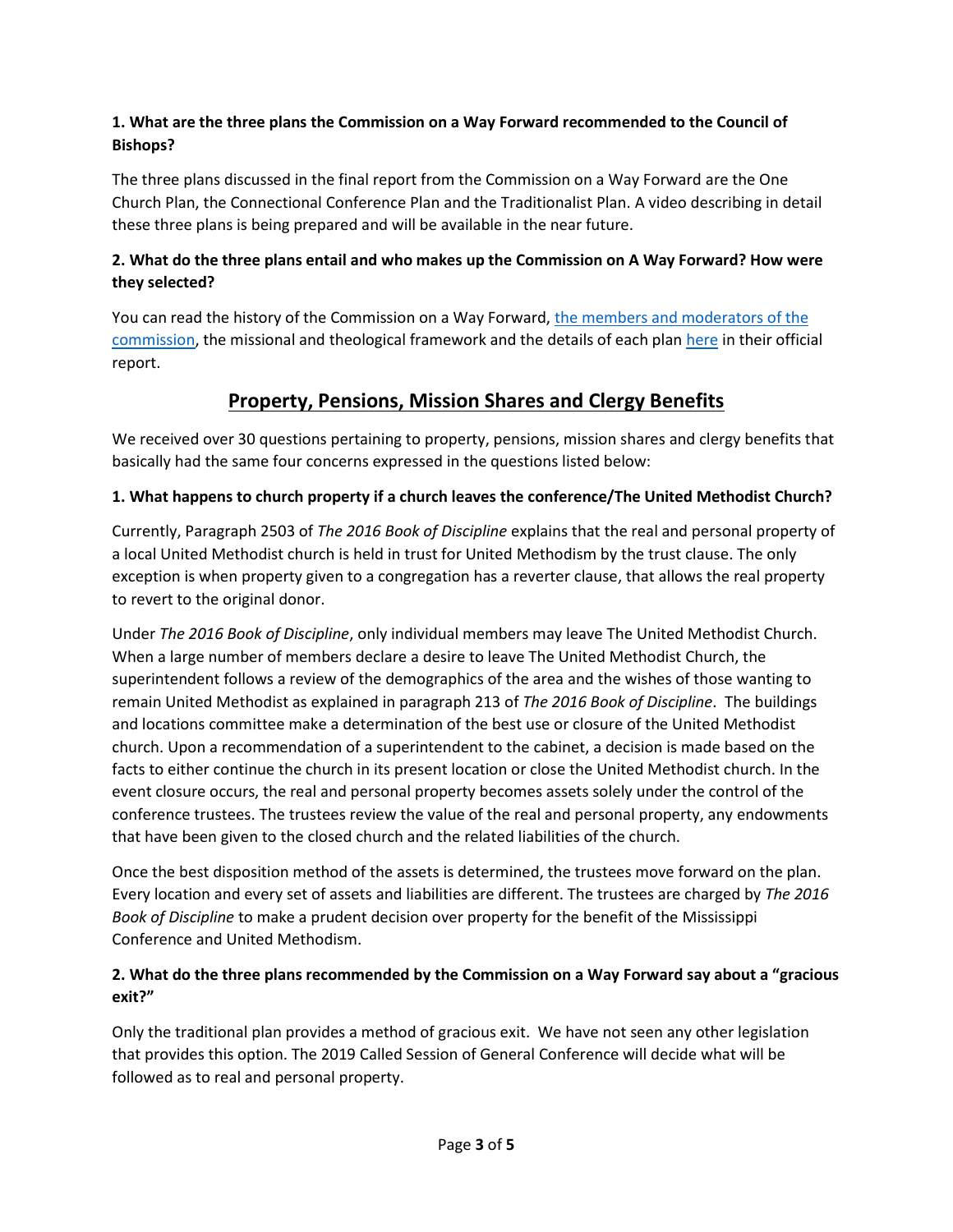#### **3. How do each of the three plans affect clergy pension?**

Clergy pension design is governed by the General Conference. Wespath—formerly the General Board of Pension and Health Benefits—is charged by the General Conference to administer the plan. The local Conference Board of Pension has the responsibility of local administration of the plan which includes enrolling clergy, providing for the funding of the plan and following the rules as determined by a General Conference in regard to the United States pension plan. The best description of the plan and its affects can be found on [Wespath's website](https://www.wespath.org/wayforwardwespathfaq/). The pension plan of lay employees is the responsibility of the local church and each plan can be different. While most plans are through Wespath, there are some churches that provide plans through other avenues.

#### **4. How has the denominational impasse on matters of human sexuality affected Mississippi Conference mission shares?**

Mission shares are our way of sharing the cost of doing the ministry God has called us to do as a conference. As of August 31, 2018, the collection rate is at 49.51 percent, compared to August 31, 2017 rate of 50.60 percent. When you look at an 18-year history, you will find that the 2018 collection rate is higher than every other year since 2007 which was in the middle of the Hurricane Katrina recovery and the beginning of a United States recession. This data does not reflect that churches are withholding funds. Churches are continuing to do the ministry God has called us to do connectionally as the Mississippi Conference. The Mississippi Conference Council on Finance and Administration is carefully monitoring the receipts and related spending to see that we remain true to our stewardship of God's assets for ministry of making disciples of Jesus Christ for the transformation of the world.

# **Communications**

Conference communications is committed to providing you with accurate updates, access to General Conference resources—such as how to watch General Conference on live stream, as well as scriptural resources like "[Navigating Tension Series](https://www.mississippi-umc.org/tension)" and "[Praying Our Way Forward](https://umcprays.org/)."

#### **1. Is there a special prayer team for praying the way forward?**

Yes, and you are welcome to join it. Praying Our Way Forward is the prayer community for The United Methodist Church that is praying for God's leadership to guide us effectively in fulfilling the mission of the church. To see a brief video about this prayer community, find resources and a prayer schedule[, click](https://umcprays.org/)  [here.](https://umcprays.org/) All are invited to pray at 2:23-2:26 daily as these represent the dates of the General Conference. If those times don't meet your schedule, please choose another time to pray daily for the church and all the delegates who will be going to St. Louis.

#### **2. What is the status of faith communities in the Mississippi Conference who have left The United Methodist Church?**

To view the most up-to-date information on the members who have expressed the desire and pursued the process to leave The United Methodist Church here in the Mississippi Conference, [click here.](https://www.mississippi-umc.org/churchestoleavetheumc) We are committed to maintaining the unity of the church and regret when members choose to leave. Our hope is that we can navigate our differences to a place where we can love and serve with one another to be the church that Christ intends as we work together for the Kingdom of God.